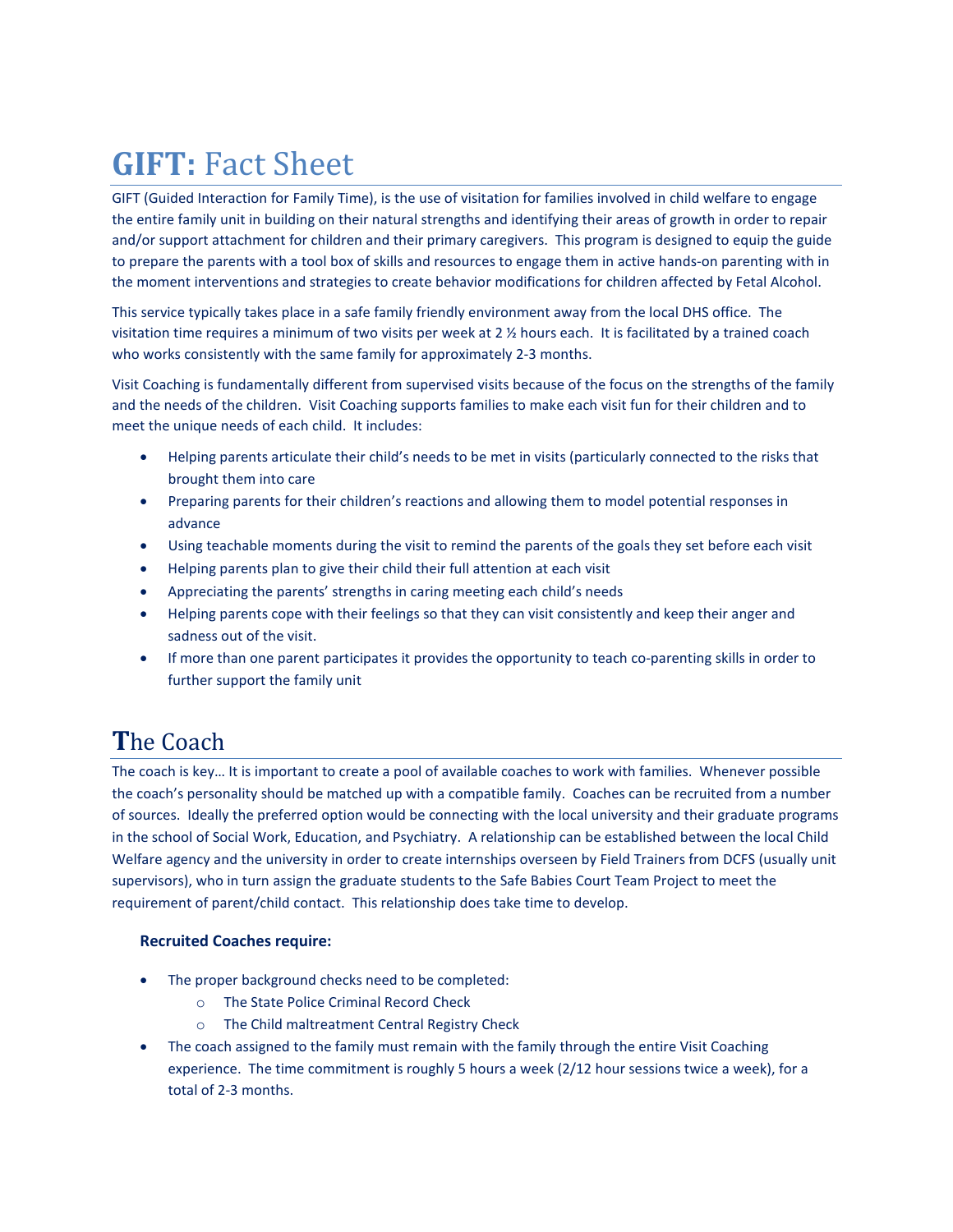• Coaches are mandated reporters

#### **There are guiding concepts that each coach must know and apply when working with families:**

- **Everyone desires respect.** A true partnership with the parents is impossible without mutual respect.
- **Everyone has strengths.** All people have abilities, talents and dreams for their families that can help to provide solutions to support the growth of their family unit.
- **Everyone needs to be heard.** When one feels heard and understood, defensiveness and resistance are unnecessary and solutions can be sought.
- **Judgments can wait**. Delay judgment and stay open to new information. The time spent talking with families before and after visits is specifically to listen and plan. This is not an opportunity to neither judge nor take notes. There is a dialogue that only opens up when the pen is down.
- **Partnership is a process.** All goals set for visits and even the interaction throughout the visit is designed within the intimate relationship formed by the coach and the parent. This takes time to develop and in most cases the parent tends to be closer to the coach than anyone else involved in their case.
- **When setting goals with the family always remember to make them SMART.**



#### **Expectations and Responsibilities for the Coach:**

*Upon completion of the training to become a coach and after a family has been assigned, the following steps will need to be followed:* 

- $\checkmark$  The Coach will contact the Family Service Worker assigned to the case and make arrangements to observe the family (preferably beyond an observation window), during their normal visit at the DHS office.
	- Complete the Strengths and Needs observation page located in the manual.
- $\checkmark$  Notify the ZTT Coordinator(s) that the observation is complete and schedule a follow up meeting to create a plan for the first Family Interaction Coaching session with the family based on the observations.
- $\checkmark$  Prior to the first session with the assigned family, the coach will need to participate in a meeting with the Family Service Worker assigned to the case in order to gain an understanding of the goals set for the family in their case plan as well as receive background on the assigned family.
- $\checkmark$  On a weekly basis the coach will meet with the ZTT Coordinator(s) to debrief and troubleshoot areas that have been identified for growth with the family.